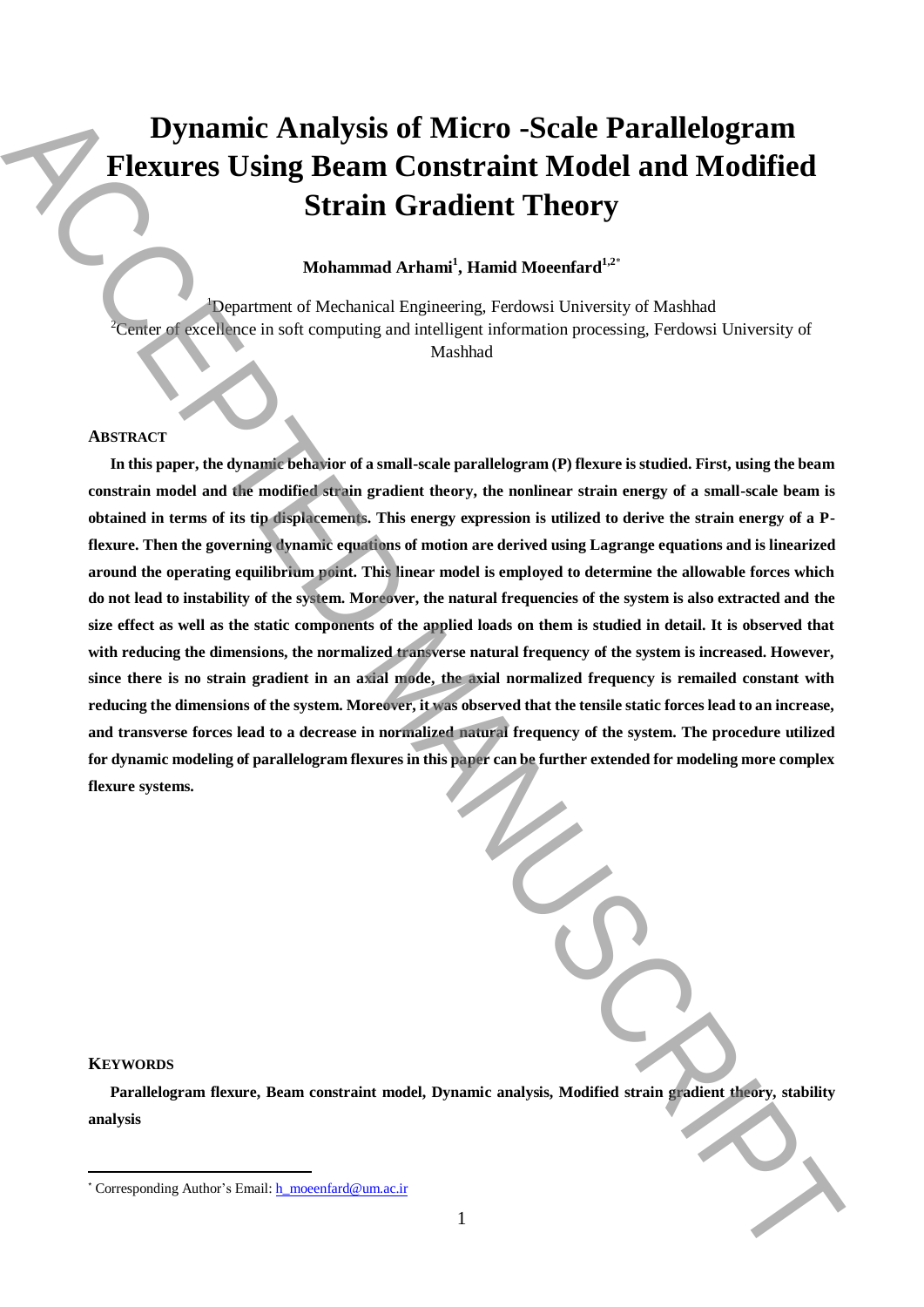#### **Introduction**

Flexure mechanisms are kind of mechanisms that instead of using classical joints, employs the elastic deformation of its elements for providing the desired motion. Since fabricating classical mechanisms in small dimensions is very difficult, the main advantage of the flexure mechanisms is their application in small scales. Miniaturization provides the possibility of reducing the dimensions of the currently available devices. Moreover, it offers the possibility of fabricating new systems with unique applications. Among various examples of smallscale systems, one can point to the position sensors [1], accelerometers [2], force sensors [3], resonators [4], pressure gauges [5] gyroscopes [6] and micromirrors [7]. Most of the micro-scale mechanisms are fabricated using small-scale parallelogram (P) flexures which in turn are made up of two slenderness parallel beams connected to a moving stage. This element has very large stiffness in the constraint (rotational and axial) directions while presents very low stiffness in the transverse direction. This specification has made them very suitable for applications in positioning systems. So, dynamic analysis of these elements is of primary importance. Therefore the continue of the bin state of the continue of the continue of the continue of the continue of the continue of the continue of the continue of the continue of the continue of the continue of the continue of th

Beam constraint model (BCM) is a simple yet efficient approach for analysis of flexure mechanisms. The base of this method was first presented by Awtar and Slocum [8]. Then Awtar and Sen [9, 10] extended this method by presenting a closed-form expression for the nonlinear strain energy of a beam in terms of its tip displacements. This innovation made this method very suitable for analysis of more complex flexure units. Based on BCM, the static [11-13] and vibration [14-16] behavior of many flexure systems were studied. However, all these researches were based on classical elasticity theory which is not sufficiently accurate in small scale systems. So, the objective of the current research is to extend the BCM to micro dimensions using modified strain gradient method and then using it for dynamic analysis of microscale P-flexures.

#### **Methodology**

Figure 1, shows the schematic view of a P-flexure with a rigid motion stage, under the effect of end loads *FX*, *F<sup>Z</sup>* and *MY*. The length, width and thickness of the beams are respectively *L*, *b* and *h*.



**Figure 1: A micro-scale P-flexure**

In P-flexures, the rotation of the stage is very small and can be easily neglected [16]. In this condition, the transverse and axial displacement components of the beams will be identical to those of the point *O*. Moreover, it can be shown that the normalized nonlinear strain energy of a P-flexure using BCM and modified strain gradient theory can be obtained as

$$
v_{P} = a_{1} \frac{\left(u\left(\hat{t}\right) + \frac{1}{2}k_{11}^{(1)}w^{2}\left(\hat{t}\right)\right)^{2}}{1 - a_{1}k_{11}^{(2)}w^{2}\left(\hat{t}\right)} + k_{11}^{(0)}w^{2}\left(\hat{t}\right)
$$
(1)

where *u* and *w* are respectively the normalized axial and transverse displacements of  $O$  and  $\hat{t}$  is the normalized time. Additionally,  $a_1$ ,  $k_{11}^{(0)}$ ,  $k_{11}^{(1)}$  and  $k_{11}^{(2)}$  are some constants that depend on the geometry of the system. Using dimensional form of (1) as the potential and  $T_p = mL^2 \left( \frac{du}{dt} \right)^2 + \left( \frac{dw}{dt} \right)^2 \right) / 2$  as the kinetic energy of the system, Lagrange equations can be employed to derive the normalized equations of motion as

$$
\ddot{u} + \frac{2u + k_{11}^{(1)}w^2}{1/a_1 - k_{11}^{(2)}w^2} = f_x
$$
 (2)

$$
\ddot{w} + \left(2k_{11}^{(0)} + k_{11}^{(1)} \left(\frac{2u + k_{11}^{(1)}w^{2}}{1/a_{1} - k_{11}^{(2)}w^{2}}\right) + k_{11}^{(2)} \left(\frac{2u + k_{11}^{(1)}w^{2}}{1/a_{1} - k_{11}^{(2)}w^{2}}\right)^{2}\right)w = f_{z}
$$
\n(3)

where  $f_x$  and  $f_z$  are respectively the normalized form of  $F_x$ and  $F_Z$  shown in Figure 1. Equations (2) and (3) can be linearized around the operating point as

$$
\left[\mathcal{M}\right]\left\{\begin{matrix} \ddot{u} \\ \ddot{w} \end{matrix}\right\} + \left[\mathcal{K}\right]\left\{\begin{matrix} \dot{u} \\ \dot{w} \end{matrix}\right\} = \left\{\begin{matrix} f_x \\ f_z \end{matrix}\right\} \tag{4}
$$

where the mass matrix  $[{\cal M}]$  is the identity, and  $[K]$  is the symmetric stiffness matrix. By observing the location of the poles of the transfer function of the system, its stability limit can be determined.

#### **Results and Discussion**

In Figure (2), the stability limit along with the map of *w* < 0.15 within which the BCM is valid, is depicted for a P-flexure for the case of  $l = 17.6 \text{ }\mu\text{m}$ . Also, the natural frequencies of the system and their dependence to *h* is depicted in Figure 3. It is observed that as *h* is increased, the results of the proposed model tend to those of classical BCM. However, at small dimensions, there is a remarkable deviation between the models.

#### **3- Conclusion**

The objective of the current research is analysis of dynamic behavior of P-flexures as the flexure module utilized in most compliant mechanisms. To this end, first the nonlinear strain energy of the P-flexure is determined using the BCM and modified strain gradient theory.